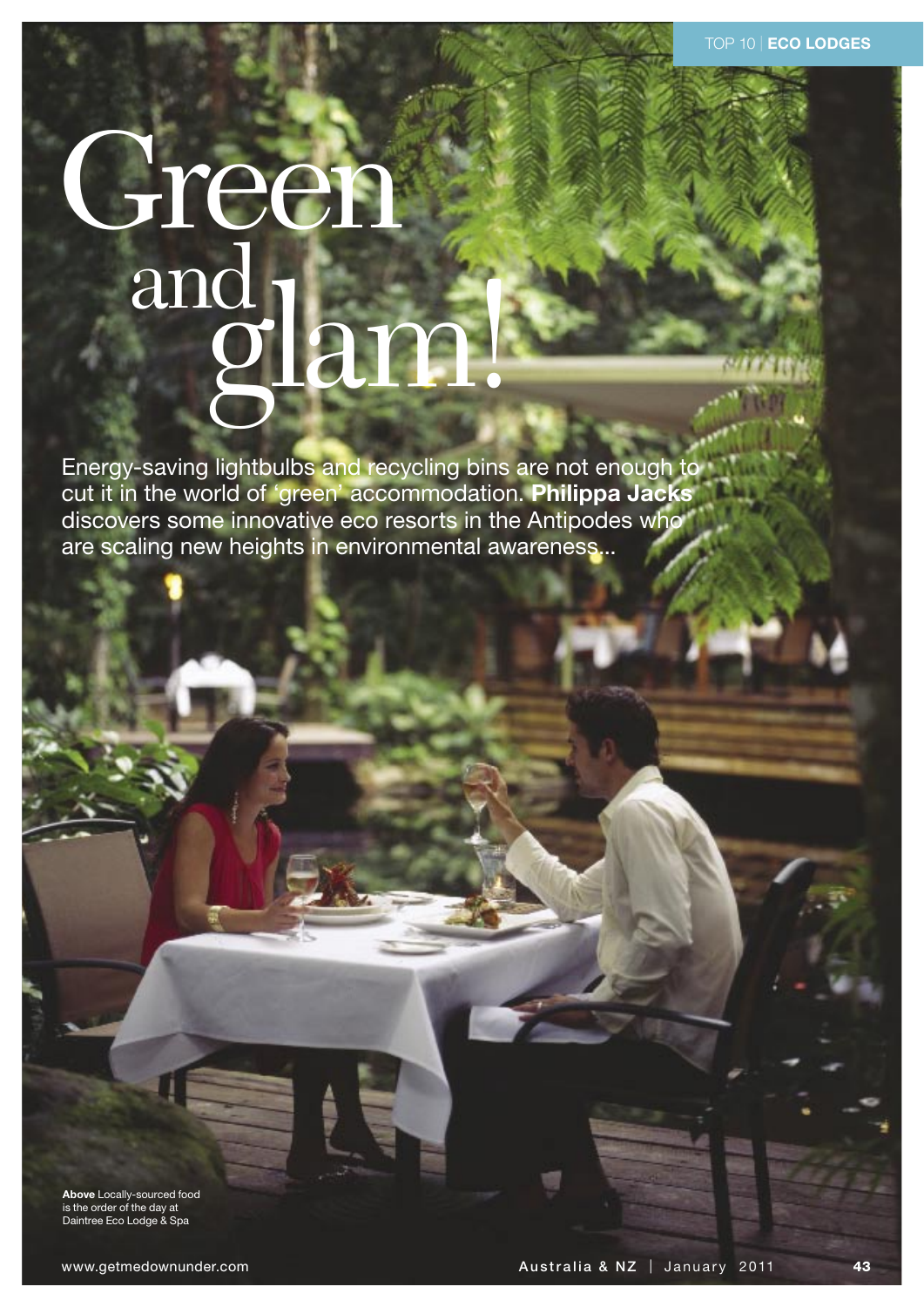





# **O** SOUTHERN **OCEAN LODGE**

KANGAROO ISLAND, SOUTH AUSTRALIA

With glass-walled rooms and chic designer furniture, Southern Ocean Lodge may not look like an ecolodge at first glance. But this new resort on Kangaroo Island, off South Australia, shows that hotels can be high-tech and plush, as well as being green.

Over 200 solar panels generate half of the resort's energy needs, and waste water and sewage are passed through a filter system which uses worms and other organisms to make clean water for watering plants.

"We brief guests about our eco-credentials on arrival and many are so interested that they ask for a back-of-house tour," says founder James Baillie.

The lodge sits in 102 hectares of forested wilderness but only a tiny proportion of the land was cleared to make way for the lodge. Recycled wooden timbers and local limestone were used to build the 21 suites, spa and main lodge, and furniture and artwork was made using local materials, by local artisans.

To limit the 'food miles' generated by importing produce, the chef sources as many ingredients as possible from Kangaroo Island. At the Spa Retreat, all-natural products like lavender, eucalyptus, Ligurian honey and sea salt from Kangaroo Island are used.

Described as a 'zoo without fences', Kangaroo Island is home to fur seals, koalas, kangaroos, sea lions, echidnas and more. The lodge offers wildlife tours, as well as those with a gourmet, art or history focus.

Rates are steep – from A\$900 ( $\zeta$ ,559) per person per night, but include meals and drinks, guided tours and a transfer from Kangaroo Island's Kingscote airport. www.southernoceanlodge.com.au





Top left An inviting fireplace awaits quests at stylish Southern Ocean Lodge

Top centre Dine on locallysourced food al fresco at Southern Ocean Lodge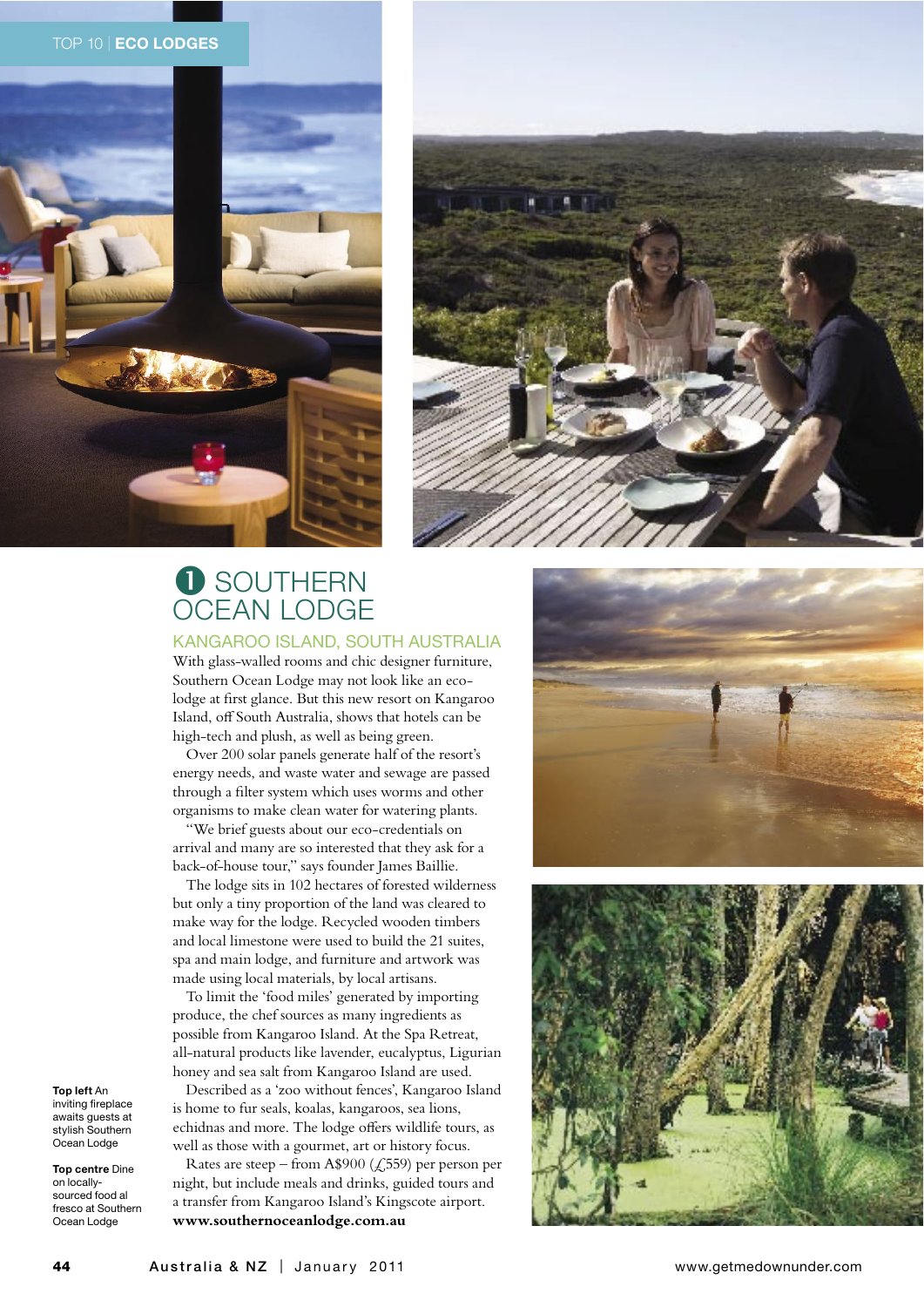

**Below centre** Couran Cove **Island offers** plenty of peaceful seclusion

**Bottom left** Couran Cove **Island Resort** nurtures its eucalyptus forests

**Bottom right** Luxury safari-style accommodation is on offer at Paperbark Camp





# 2 COURAN COVE **ISLAND RESORT**

**GOLD COAST, QUEENSLAND** 

Before Australia was colonised by Europeans, the country was home to several million koalas, but it is estimated that populations may now be as low as 43,000. They were hunted for their fur, but are now threatened by the clearance of their forest habitat.

Couran Cove Island Resort on Australia's Gold Coast has taken matters into its own hands, creating a Koala Haven Experience to educate visitors about the koalas' plight and to raise money for the Australian Koala Foundation. Not everyone agrees with such koala attractions, but in this case, visitors do not hold or cuddle the koalas themselves, and the tour focuses on habitat preservation and what you can do to help.

But conserving eucalyptus forests doesn't just help koalas: these trees also act as 'carbon sinks', absorbing and storing carbon dioxide from the atmosphere, helping in the fight against climate change. Couran Cove Island Resort also has some clever methods of pest control. Instead of ultraviolet 'zappers', which kill indiscriminately, the resort uses a carbon-dioxide trap (mosquitoes are attracted to carbon dioxide, not light) to trap the specific mosquito species.

Guests stay in hotel-style rooms, two-bedroom lodges or four-bedroom villas, sited around the marina or overlooking the wetland. Sustainable timber and natural materials like hemp and maize matting have been used wherever possible, and solar panels on the roof reduce reliance on fossil fuels.

Rates start from A\$265 ( $\zeta$ ,164) per night including accommodation, ferry transfers and bike hire. www.couran.com

# **3 PAPERBARK CAMP**

## **JERVIS BAY, NEW SOUTH WALES**

Building a camp in a protected wetland area is not without its challenges; the owners of Paperbark Camp in New South Wales had to wait four years to gain permission for its safari-style tented camp.

The camp is in Jervis Bay, a two-and-a-half hour drive south of Sydney, with three national parks on its doorstep. The 12-tent camp is surrounded by paperbark and gum tree forest, but no large trees were removed to make way for it they simply built around them.

Special care is taken of the surrounding bush; hotel staff even go as far as removing non-native plant species like asparagus fern that interfere with the balance of the local ecosystem. No fences mean that wildlife can move freely between territories and all tents are raised several feet off the ground on a wooden platform so the habitats below remain intact.

Despite operating for 11 years, Paperbark Camp continues to find new ways to reduce its ecological impact. This year, timers were installed in the showers to encourage guests to limit themselves to four minutes of hot water instead of the average eight.

Eco-conscious travellers who prefer to use public transport can reach Paperbark Camp by train if they wish from Sydney Central. The camp will come and pick you up, and can provide bikes, canoes and kayaks so you can explore the local area without the need for a car.

Rates are from A\$350 ( $\mathcal{L}$ ,217) per night for two adults, which includes breakfast. www.paperbarkcamp.com.au  $\Rightarrow$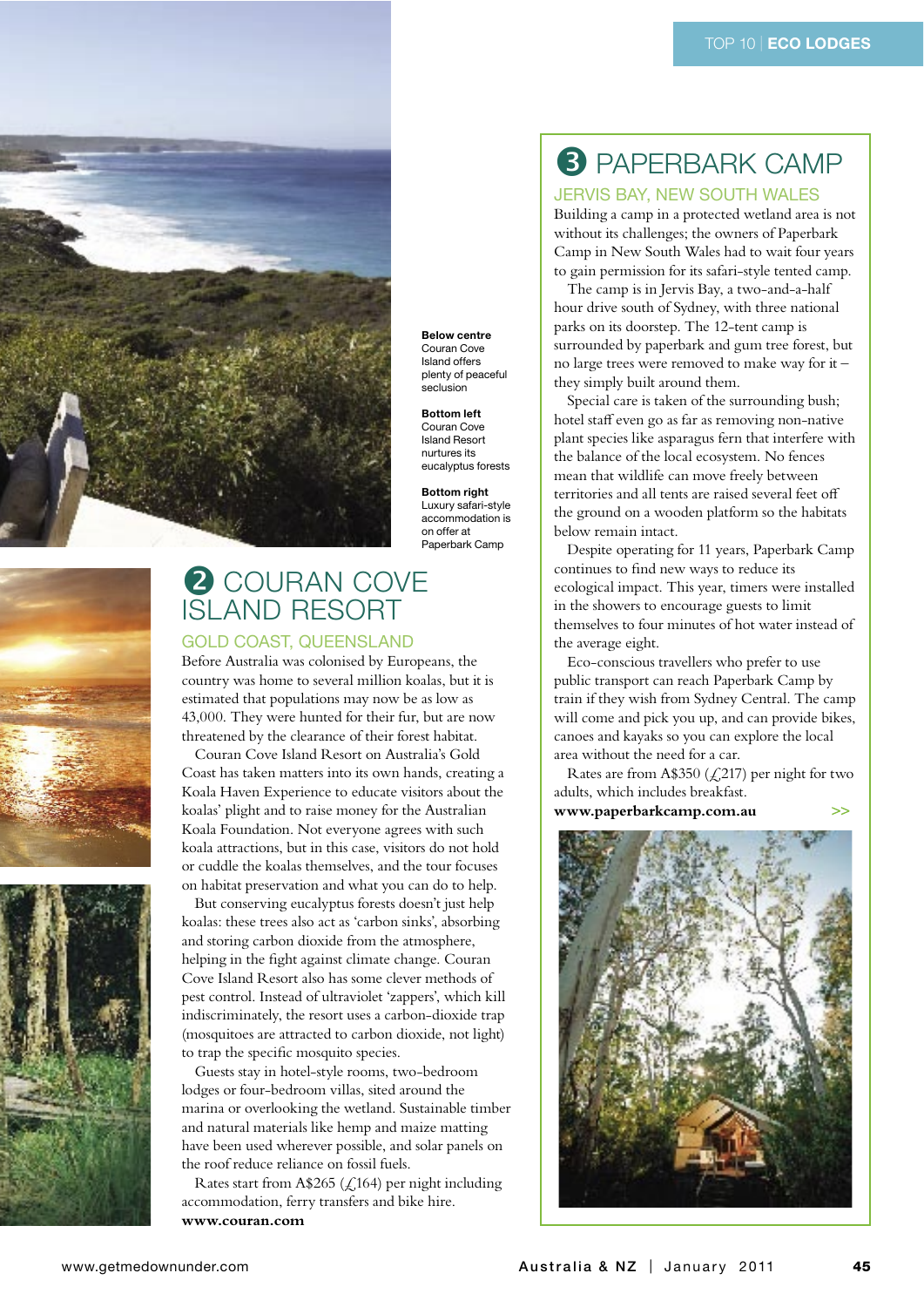**Right Mod-cons** are given a wide berth in the canvas guest tents at Sal Salis

**Relow centre** Stonefly Lodge is surrounded by beautiful National Parks

**Bottom The** guest rooms at Stonefly Lodge are warm and well-appointed



## 4 STONEFLY LODGE **NELSON, NEW ZEALAND**

Many eco lodges use solar panels to generate 'clean' electricity and minimise the use of fossil fuels, but few choose to disconnect from the national grid entirely. At Stonefly Lodge, energy is generated not only by solar panels but also a wind turbine and a hydro turbine driven by water from an onsite spring.

"Most guests are fascinated that we can run on batteries with energy from just nature," says owner John Kerr. "It's such a nice feeling to know that on a rainy day, the hydro system is working well; on a sunny day the solar panels take over as the main provider of energy; and during a storm the wind turbine is storing energy into the battery banks."

Extra-thick insulation of the walls and floors mean the lodge needs little heating, and high-tech LED lights use a tiny fraction of the energy of a normal light bulb. Overall, Stonefly Lodge uses less than half the energy of a small New Zealand home. It uses natural stone and wood taken almost exclusively from the lodge's own 150 acres of land. It has four guest rooms, a library, an open-plan kitchen and dining area and a sun-room which 'traps' heat from the sun.

The lodge is renowned for its fly-fishing tours, but other activities include guided walks, horse-riding, and white-water-rafting in the nearby Abel Tasman, Nelson Lakes and Kahurangi National Parks.

Rates are from A\$250 ( $\mathcal{L}$ ,120) per person per night, with breakfast and three-course dinner included. www.stoneflylodge.co.nz



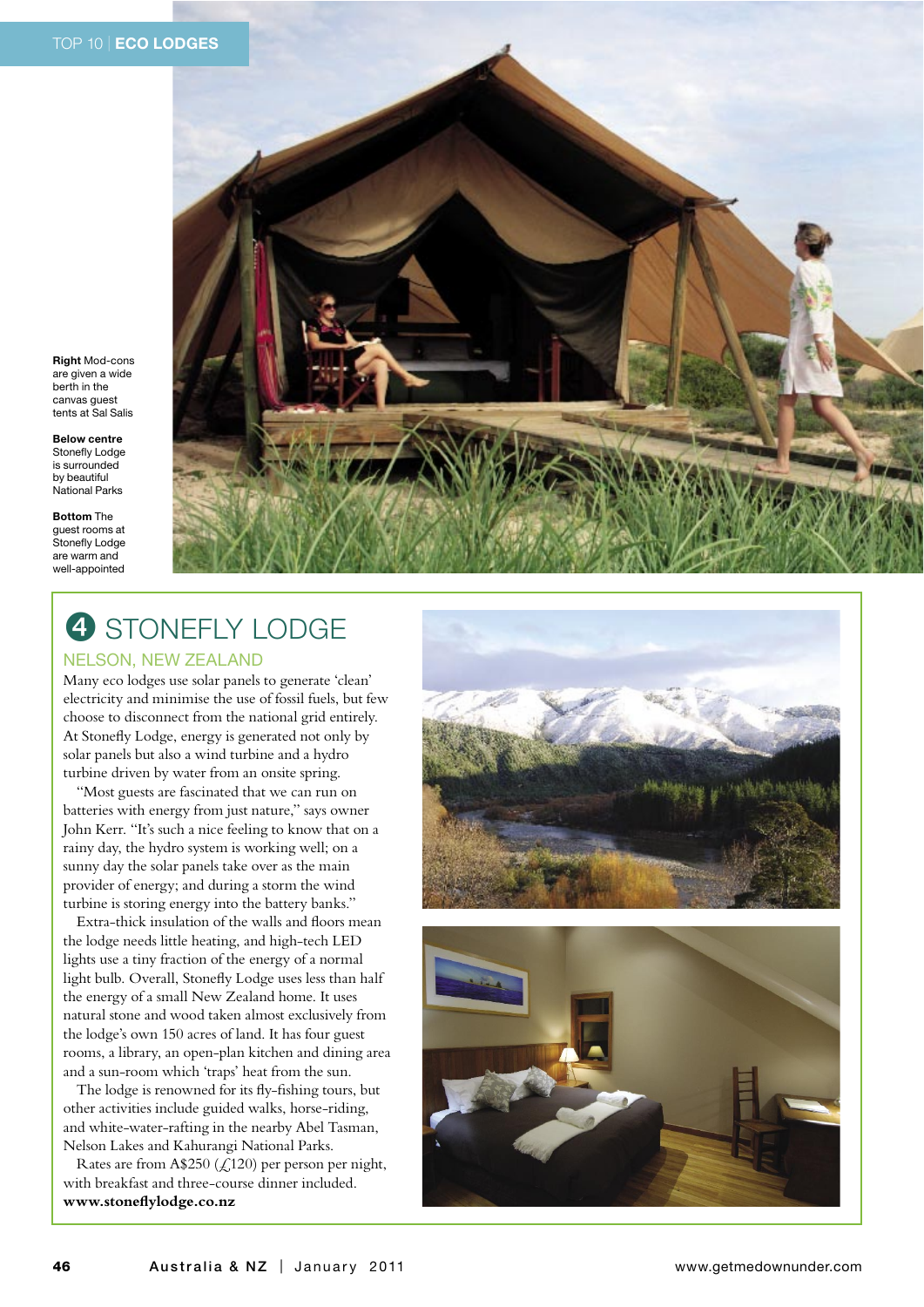

## **5** SAL SALIS NINGAI OO RFFF

#### NINGALOO REEF, WESTERN AUSTRALIA

Having no mains water supply means guests at Sal Salis Ningaloo Reef have no choice but to watch their water use. Every guest is given an allocation of 20 litres a day, which means no leaving the tap on while you brush your teeth! The camp is 50 metres back from the beach in Cape Range National Park on Australia's west coast, and water is brought in from Exmouth, an hour's drive north, in giant containers.

The nine canvas guest tents have comfortable wooden beds and en-suite bathrooms but you should be prepared for a real 'back to nature' experience: the tents have no electricity or air-conditioning, and there is no internet access or phone signal, so don't stay here if you like to be surgically-attached to your mobile. Composting toilets turn waste into compost that can be used to fertilise soil, and every tent is raised off the ground so as not to interfere with the flora and fauna.

Swimming and snorkelling with the super-size whale sharks which visit Ningaloo Reef are one of the main attractions in this area, and guests can also go sea-kayaking or fishing, and take a guided walk into the Mandu Mandu limestone gorge. There's a chance to spot species like Red Kangaroos, wallaroos, kestrels and Zebra Finches in the Cape Range National Park, and for every guest that stays, a donation is made to the Australian Wildlife Conservancy charity.

A tent costs A\$730 ( $\zeta$ ,454) per person per night, including meals, drinks, tours and park entrance fees. www.salsalis.com.au

## **6 SHEARWATER** LODGE KAIKOURA

## **KAIKOURA, NEW ZEALAND**

With one of the world's last two colonies of Hutton's Shearwater in their backyard, the team at Shearwater Lodge in Kaikoura, a two hour's drive north of Christchurch, have become heavily involved in trying to protect this endangered seabird.

The bird is found only in the Kaikoura region, and nests in cliff-faces 1,200 to 1,800 metres above sea level, making it one of the highest-breeding seabirds in the world. Shearwater Lodge is run by Kaikoura Wilderness Walks, which offers walking trips through the Puhi Peaks Nature Reserve.

Owner Nicky McArthur and her staff help the Department of Conservation by monitoring the Shearwater colony, and actively trap and remove predator species like red deer and stoats. Recently, the Huttons Shearwater Charitable Trust, of which Nicky is a trustee, raised enough money to install a predatorproof fence around a third colony to which chicks have been translocated.

As well as viewing the Hutton's Shearwater colony, guests at the lodge can hope to see kea, along with smaller birds like South Island robins, Riflemen, Bellbirds, Pippets, Grey Warblers, and occasionally New Zealand falcons. Red deer, Chamois, Pacific goats and free-roaming Arapawa sheep may also be spotted in the Puhi Peaks Nature Reserve.

It takes walkers around six hours to reach the sixroomed lodge, where they are greeted with afternoon tea, followed by dinner. Hydroelectricity generates all of the lodge's power, and guests are encouraged to be mindful of energy and water consumption at all times.

A three-day, two-night walk costs NZ\$1,395  $(\text{\textsterling},673)$  per person and a two-day, one-night walk costs NZ\$995 (£480) per person, based on two adults sharing a room. Walkers pass through three ecozones, climbing as high as 5,000 feet above sea level. www.kaikourawilderness.co.nz

**Below Tired** walkers are greeted with a cup of afternoon tea at Shearwater Lodge

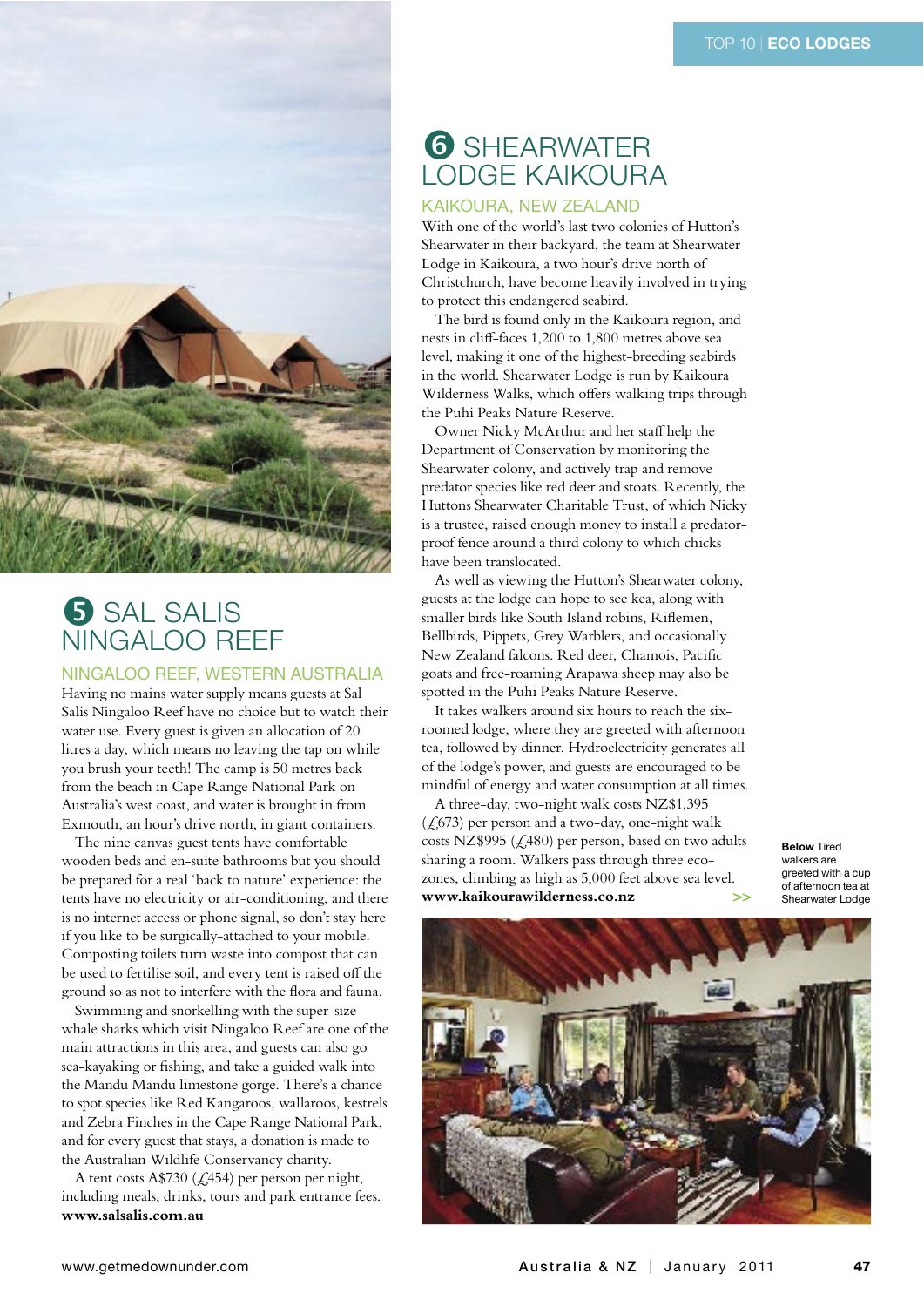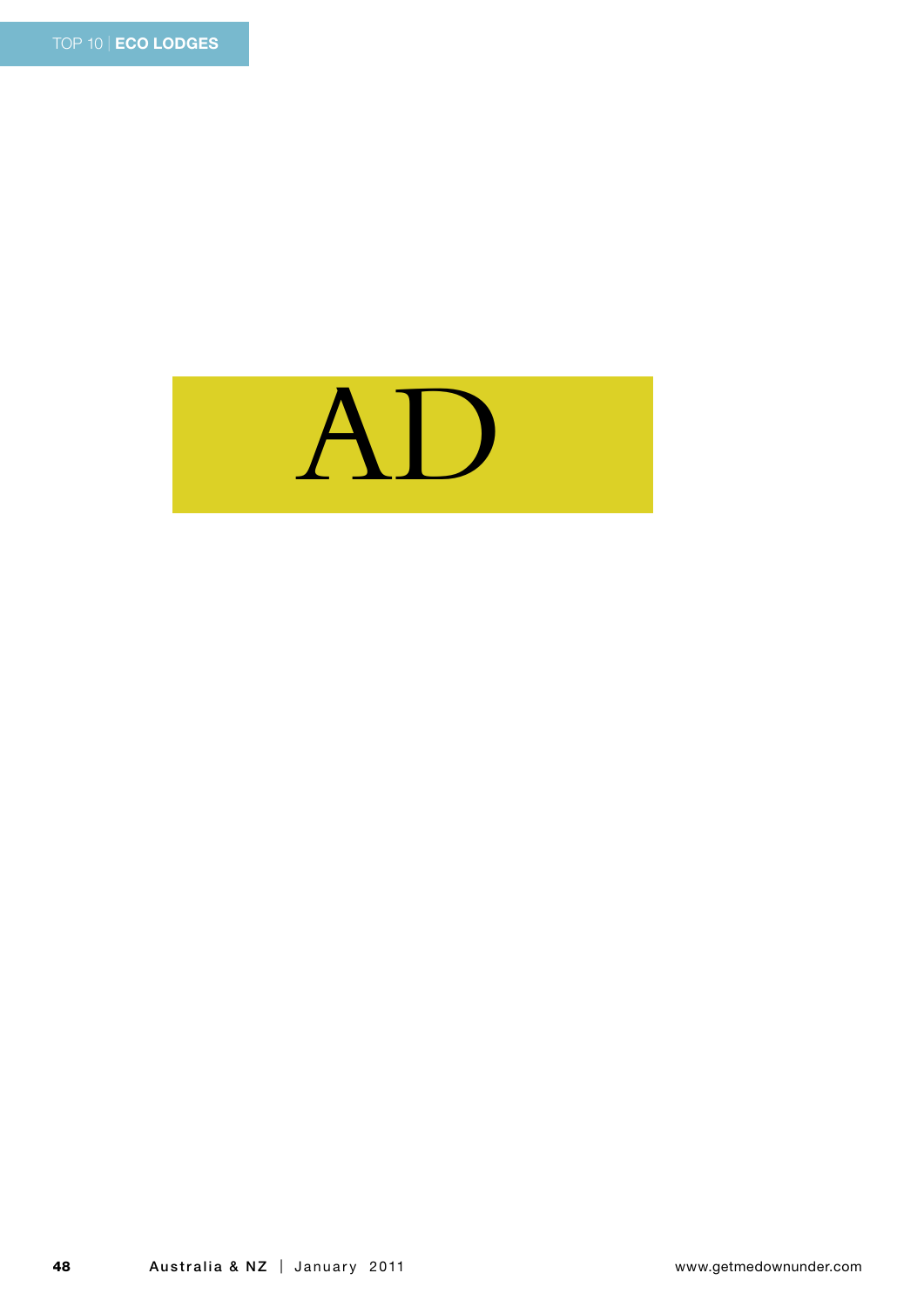





# **7 BAMURRU PLAINS**

## **BAMURRU PLAINS, NORTHERN TERRITORY**

If you love the feel of freshly-pressed, pure-white sheets on a hotel bed, you're not alone. But few of us stop to think how many chemicals and how much energy it takes to keep them like that.

Bamurru Plains in Australia's Northern Territory uses only organic cotton sheets and towels. The sheets are a sand colour, instead of having been bleached to an unnatural white, and the cotton fibres do not crease so easily, so they can simply be hung out to dry.

Three-quarters of the camp's electricity is generated by solar power, though with no TVs, telephones or CD players, guests really use very little.

Mesh walls on the nine 'safari bungalows' allow natural breezes to do the job of air-conditioningexcept in the wet season when three rooms have aircon available. You can watch the wildlife of the Mary River floodplains from the comfort of your own bed, with buffalo, Northern Brushtail Possums, Estuarine crocodiles and birds, from blue-winged kookaburras to magpie geese visiting at various times of the year.

Rates are from A\$930 ( $\zeta$ ,579) per person when two adults share a bungalow.

www.bamurruplains.com

**Top Buffalo is** among the wildlife<br>you'll spot in the Bamurru Plains

**Centre left Guest** rooms at Bamurru Plains are stylish and practical

Left Mesh walls let the air in and enable quests to enjoy the views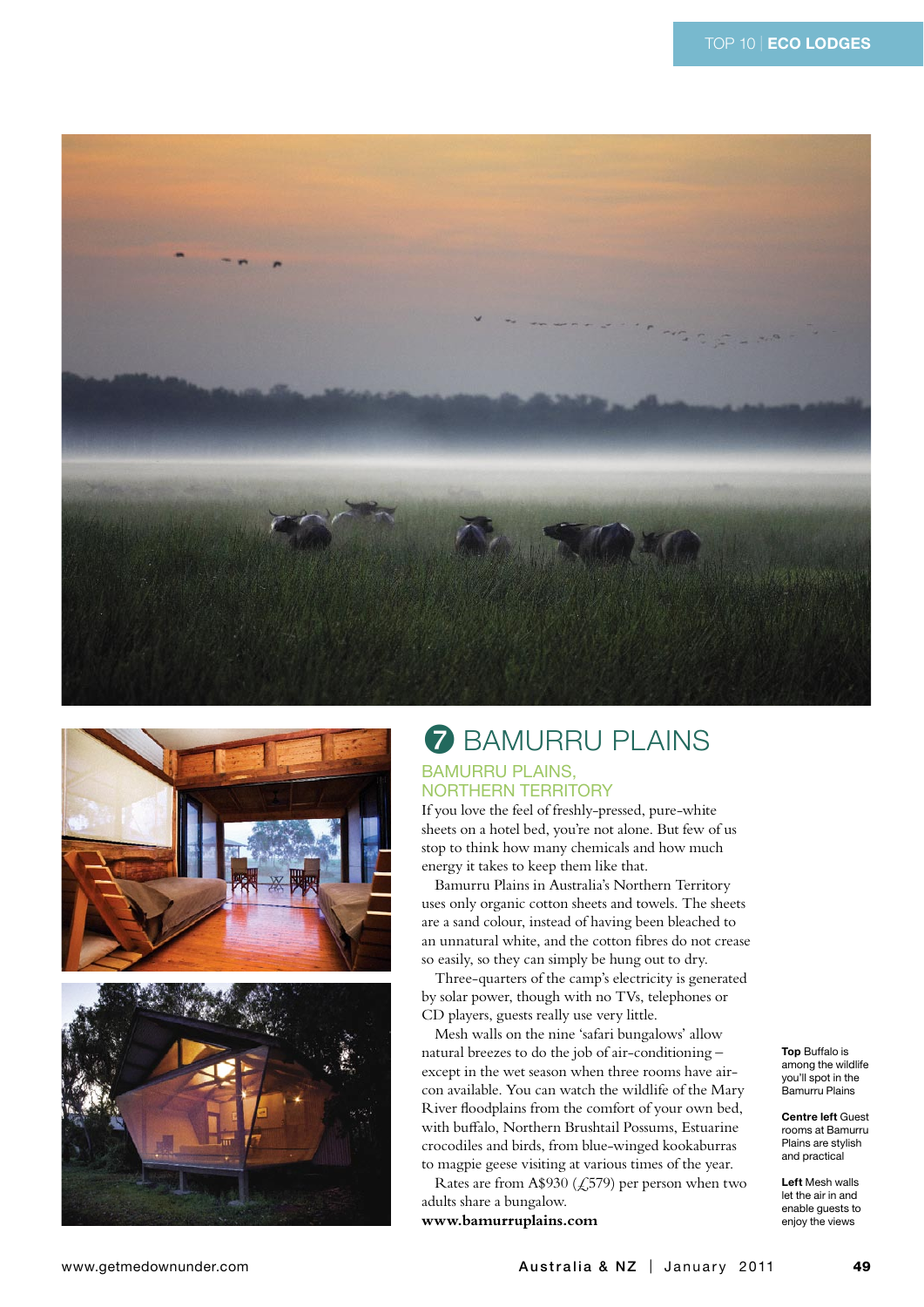



# **8 BAY OF FIRES LODGE**

## **MOUNT WILLIAM NATIONAL PARK. TASMANIA**

Guests at Tasmania's Bay of Fires Lodge don't happen upon it by chance. The remote lodge is the only building on a 20 kilometre stretch of coast, and the majority of guests only reach it after a 23 kilometre hike along windswept coastline and heathland.

Access is so limited that when the lodge was built in 1999, many of the materials were carried in by hand, or were airlifted by helicopter. Tasmanian hardwood and sustainably-grown pine was used throughout the lodge's two long pavilions, and solar panels on the roof of the lodge generate the power for the lighting. The lodge features compost-toilets, and also puts wastewater through a complex filtration system.

For the last four years, the lodge's parent company has sponsored a Park Ranger in Mount William National Park, in which the lodge is located. Rangers are on hand to help visitors better appreciate the flora and fauna of the park. Guests may be lucky enough to spot grey kangaroos, echidnas, brush-tail possums, wombats, and even Tasmanian devils, plus more than 100 species of bird.

The four-day Bay of Fires Walk costs from A\$2,050  $(\text{\textsterling},1,275)$  when two adults share. Bay of Fires Lodge can also be hired privately, in the off-walking summer months, from A\$450 (£280) per person per day. www.bayoffireslodge.com.au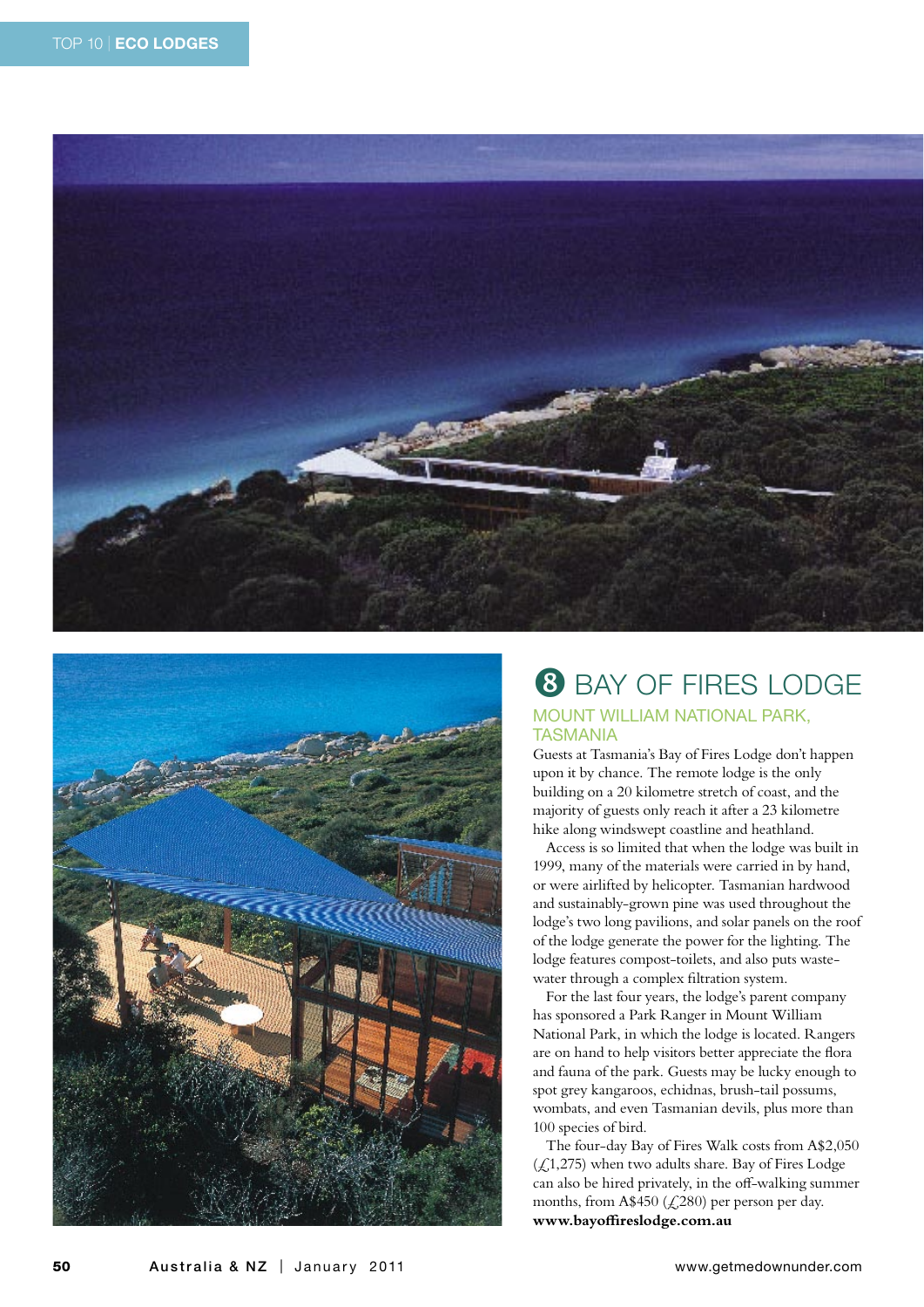

Left Bay of Fires Lodge eniovs an idyllic position on the Abbotsbury Peninsula

**Below far left** The Bay of Fires Lodge generates its own power

**Below centre** The Milking Shed boasts original barn doors at the Old Leura Dairy

**Below right The** comfortable lounge of Moo Manor at Old Leura Dairy

# **9 OLD LEURA DAIRY**

#### **BLUE MOUNTAINS, NEW SOUTH WALES**

Recycling is at the very heart of Old Leura Dairy in the Blue Mountains of New South Wales. Instead of building from scratch, the owners converted a run-down old dairy and its outhouses into six very different places to stay.

Around 80 per cent of the materials used to renovate the dairy were recycled, from reclaimed timber and corrugated iron to antique cast-iron bathtubs. In the three-bedroomed Worker's Cottage, you'll find reclaimed fence palings on the walls and rescued stained-glass windows, while the Milking Shed still has the original barn doors. The pièce de resistance is the giant, stainless steel milk vat on wooden decking that has been turned into a hot tub for all six houses to share.



Quirky features of the five-bedroomed Straw Bale House include timbers from an old jetty on the Parramatta River, and the luggage rack off a car from the 1920s. The walls of the house are made from bales of straw: the straw acts as an excellent heat insulator. Energy-efficient slow-combustion heaters help keep fuel usage down, and the property makes contributions to a carbon management company.

The Studio sleeps two and starts from A\$175 ( $\angle$ 108) per night for two; Moo Manor sleeps four and costs from A\$380  $(\text{\textsterling}.236)$  per night for four; and the Straw Bale House sleeps 11 and costs from A\$990 ( $\zeta$ 616) per night for 11. www.oldleuradairy.com.au  $\Rightarrow$